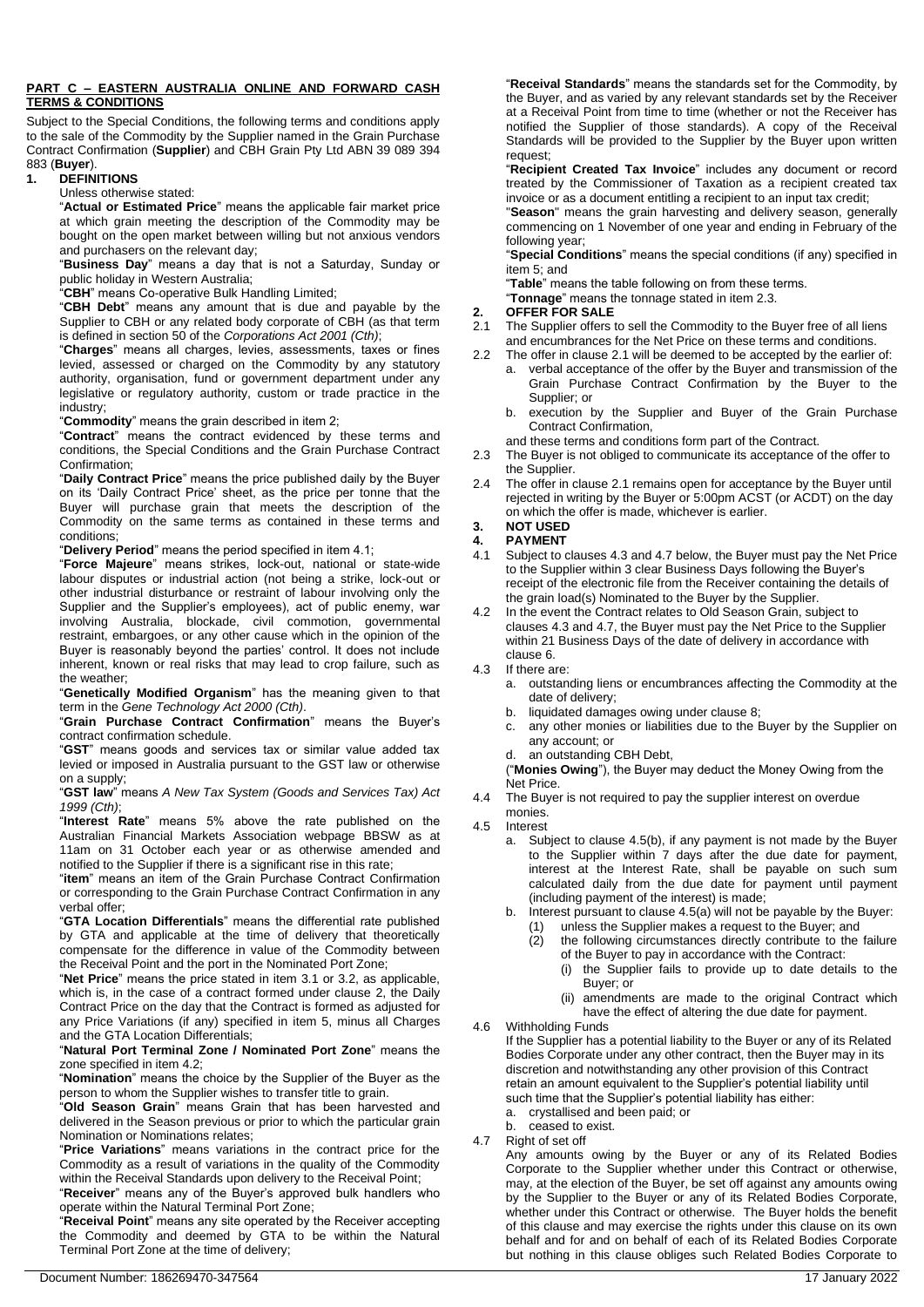perform any of the obligations of the Buyer under this Contract. The Buyer will give notice to the Supplier of any set off effected under this clause.

4.8 If the Seller requests payment by cheque, the Buyer is unable to ensure that the cheque will be received within 15 Business Days of the end of the week of delivery.

#### **5. NOT USED 6. DELIVERY**

- <span id="page-1-0"></span>6.1 The Supplier must, within the Delivery Period, deliver the Commodity to the Receiver at the Receival Point within the Natural Terminal Port Zone specified in item 4.2.
- 6.2 Delivery is deemed to occur at the time recorded by the Receiver that title to the Commodity is transferred from the Supplier to the Buyer.
- 6.3 Prior to taking delivery of the Commodity, and whenever the Supplier delivers the Commodity, the Receiver may examine the Commodity to determine if it satisfies the Receival Standards. The Supplier must do all things necessary to facilitate the Receiver's examination of the Commodity.

## 6.4 Deliveries which:

- a. are outside the Delivery Period;<br>b. do not comply with the Commod
- do not comply with the Commodity description;
- c. do not comply with the Receival Standards;
- d. are not delivered within the Natural Terminal Port Zone;
- e. are comprised of a transfer from another grain marketer;
- f. are not delivered to the Nominated Receival Point (if any); or
- g. do not quote the correct contract number and/or supplier number,

are not deliveries for the purposes of this Contract, unless the Buyer, at its sole discretion, deems the relevant delivery to be compliant and accepts the delivery under this Contract.

- 6.5 If the Receival Point chosen by the Supplier is not able to receive the Commodity, the Supplier must deliver the Commodity to another Receival Point as agreed between the parties.
- 6.6 The Supplier must pay all costs incurred in delivering the Commodity to a Receival Point or any alternate Receival Point.
- 6.7 The weighbridge weights, and the unconditional certification of compliance with the Receival Standards by the Receiver, are final and binding.

## **7. EXCESS TONNES**

- 7.1 If the aggregate deliveries of the Commodity by the Supplier exceed the Tonnage, the Buyer may in its discretion:
	- a. accept the excess tonnes under this Contract;
	- b. accept the excess tonnes as a delivery under any other agreement between the Buyer and Supplier for the sale and purchase of the Commodity;
	- c. accept the excess tonnes as a spot sale and purchase, and pay the Supplier the relevant Daily Contract Price (as at the day that the Buyer elects to accept the excess tonnes) for the excess tonnes; or
	- d. decline to purchase the excess tonnes.
- 7.2 If the Buyer declines to purchase the excess tonnes of the Commodity, the excess tonnes will, where applicable, be delivered to a marketing pool being operated by the Buyer. The Supplier may request alternative arrangements with respect to all other excess tonnes of the Commodity in writing. The Supplier must pay all costs and charges (including transportation, handling and otherwise) incurred with respect to the excess tonnes.

## <span id="page-1-1"></span>**8. DEFAULT**

- 8.1 Failure to deliver the Commodity in accordance with the terms and conditions of the Contract is a default by the Supplier.
- <span id="page-1-2"></span>8.2 If the Supplier defaults under this Contract, the Buyer may recover liquidated damages from the Supplier calculated as follows:
	- if the Net Price is less than the Actual or Estimated Price, the difference between the Net Price and the Actual or Estimated Price multiplied by the total shortfall in tonnes, the relevant Actual or Estimated Price being either at the time the Supplier advises the Buyer of the default or, in the absence of such advice, on the next Business Day following the end of the Delivery Period. Where such an amount is less than \$200.00, a minimum charge of \$200.00 applies; or
	- b. if the Actual or Estimated Price is less than the Net Price, \$200.00.
	- damages for multigrade contracts will be determined on: the F1 price for barley contracts; the APW1 price for wheat contracts; the milling grade for oat contracts; the standard grade for field pea, canola, lupins and faba bean contracts.
- 8.3 The parties acknowledge that the liquidated damages in claus[e 8.2](#page-1-2) represent an accurate estimate of the loss that the Buyer is likely to suffer if the Supplier is in default.
- 8.4 If the Supplier defaults under this contract the Buyer has the right to not enter into further contracts with the Supplier.
- 8.5 If the Supplier fails to make a payment in full on the due date, the

Buyer may charge interest on the unpaid amount.

- 8.6 The Supplier must pay interest on all amounts owing to the Buyer on any invoice that remains outstanding upon expiration of the due date expressed in the invoice at a rate 5% above the rate published on the Australian Financial Markets Association webpage BBSW as at 11 am on 31st October each year or as otherwise amended and notified to the Supplier if there is a significant rise in this rate.
- 8.7 Interest will be calculated daily from the due date expressed in the invoice, until all amounts owing on the invoice, including interest, have been paid.
- 8.8 Payments by the Supplier marked specifically for a particular invoice will be applied by the Buyer firstly in reduction of the interest outstanding and accruing on the invoice and then on any amount outstanding on the invoice.
- 8.9 Any loss or damage incurred by the Buyer in recovering any outstanding monies shall be paid in full by the Supplier.

## **9. RISK AND TITLE**

- 9.1 The Supplier bears all risk until the Commodity is delivered in accordance with the terms of this Contract.
- 9.2 Title and ownership of the Commodity passes to the Buyer immediately upon delivery in accordance with the terms of this Contract.

## **10. ELECTRONIC TRANSACTIONS**

- <span id="page-1-3"></span>10.1 This Contract may be signed and delivered electronically. The words "execute," "execution," "signed," "signature," and similar words used in this Contract will be deemed to include electronic signatures, and electronic signatures will be of the same legal effect, validity or enforceability as provided for in any applicable law.
- 10.2 Without limiting clause [10.1](#page-1-3) or clause 2.2, the Supplier may elect to execute this Contract and return a copy to the Buyer or, in its sole discretion, appoint a CBH representative as its agent solely for the purpose of electronically executing the Contract. In appointing the agent the Supplier acknowledges and agrees that:
	- a. during all discussions with the Supplier, the CBH representative is acting as the agent for the Buyer for the purpose of negotiating the Contract and facilitating execution of the agreement;
	- b. the CBH representative only acts as agent for the Supplier on conclusion of the negotiations and when the Supplier has made its own independent decision to enter into the Contract;
	- the CBH representative has no duty to explain any terms of the Contract to the Supplier and the Supplier has obtained its own legal and commercial advice as to the terms of the Contract; and
	- the CBH representative is appointed for the exclusive purpose of signing the Contract electronically on the Supplier's behalf.
- 10.3 This Contract may be executed in any number of counterparts and by the Parties in separate counterparts. Each counterpart constitutes an original of the Contract, and all together constitutes one Contract.
- 10.4 The counterparts of this Contract may be signed and delivered electronically in accordance with claus[e 10.1.](#page-1-3)
- 10.5 The Supplier agrees and acknowledges that:
	- a. its entry into this Contract is not invalid for the purposes of any applicable law merely because it took place wholly or partly by means of one or more electronic communications (whether by email, online, SMS or other form of electronic message);
	- b. the Buyer may rely on any instruction, confirmation or other communication received from the Supplier via electronic communication (whether by email, online, SMS or other form of electronic message) which reasonably appears to have been sent by the Supplier;
	- c. it is the Supplier's responsibility to:
		- (1) provide the Buyer with true, accurate and complete personal information (including, without limitation, e-mail address and mobile phone number); and
		- (2) notify the Buyer immediately upon becoming aware of any change to that information, or of any actual or suspected breach of security of that personal information (including unauthorised access of the Supplier's email account or mobile phone, or that a mobile phone has been lost, stolen or misused) or that an unauthorised transaction has occurred;
	- d. the Buyer will rely on the information provided by the Supplier in accordance with clause [10.1\(](#page-1-3)c) for the purposes of entering into this Contract; and
	- without limiting any other right of the Buyer under this Contract, the Supplier will be liable for losses suffered by the Buyer caused by the Supplier's failure to comply with clause [10.1\(](#page-1-3)c) or resulting from any unauthorised transaction caused by the Supplier voluntarily disclosing its personal information to anyone, keeping a record of that personal information without making a reasonable attempt to disguise it or preventing unauthorised access to it, or acting with extreme carelessness in failing to protect that information.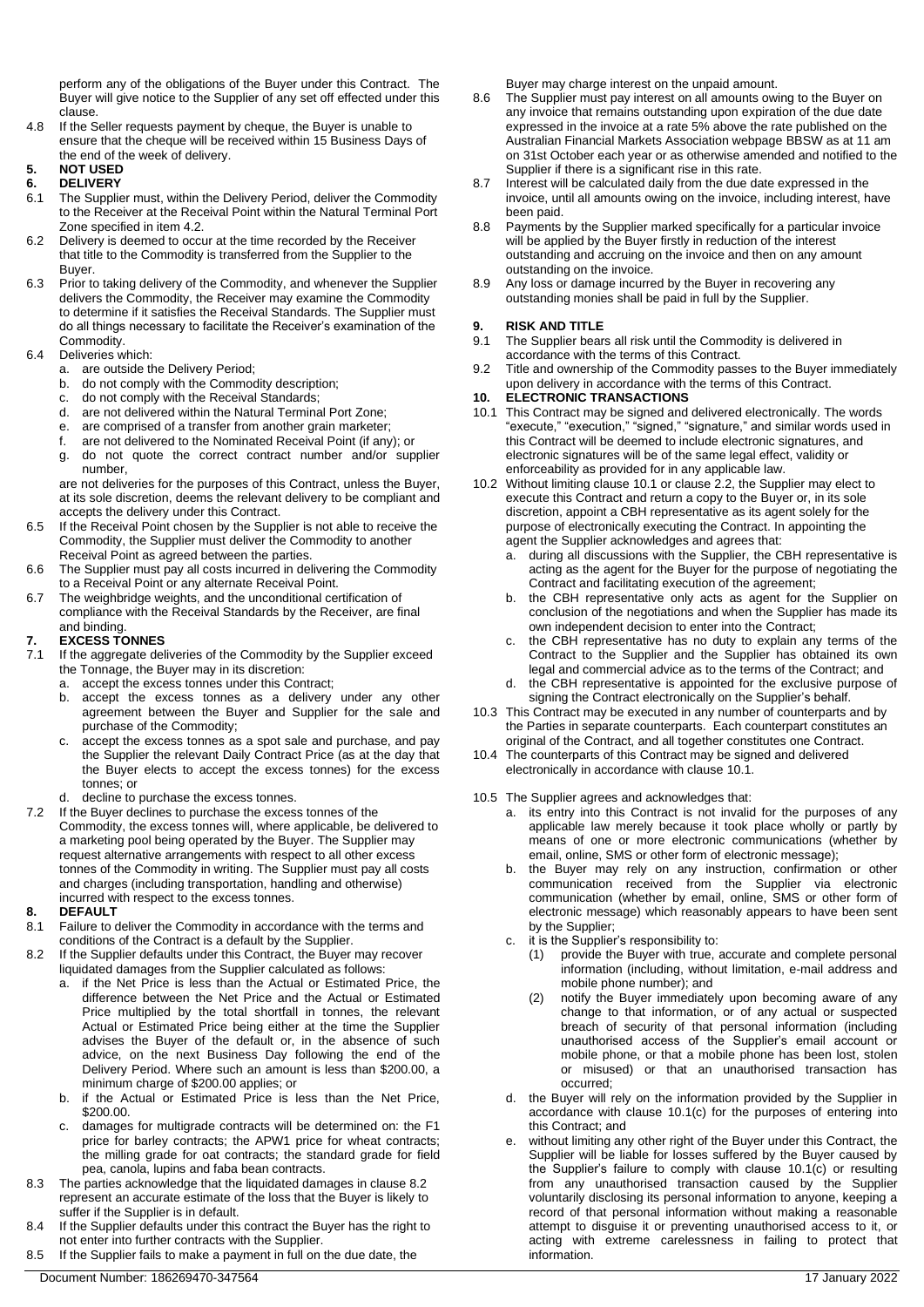10.6 The Buyer may, at its discretion, refuse an instruction, confirmation or other communication received from the Supplier via electronic communication (whether by email, online, SMS or other form of electronic message), in which case the Buyer may require the Supplier to verify the instruction, confirmation or other communication by another means. Failure by the Supplier to verify the instruction, confirmation or other communication to the Buyer's satisfaction will give rise to a right of the Buyer to declare null and void any transaction purported to be entered into by the Supplier.

## **11. SUPPLIER'S WARRANTIES AND INDEMNITIES**

#### <span id="page-2-0"></span>11.1 Warranties

- The Supplier warrants to the Buyer that:
- a. the Commodity meets the Receival Standards;
- b. the Commodity is not contaminated with pesticides or herbicides;
- c. none of the Commodity is a Genetically Modified Organism (other than as notified to the Buyer, and agreed in writing by the Buyer, prior to delivery)
- in entering into the Contract it has relied on its own skill and judgment;
- e. it has not relied in any way on the Buyer's skill or judgment; and
- f. it has not relied in any way on any representation made by the Buyer that has not been expressly stated in this agreement or upon any descriptions, illustrations, specifications or information contained in any other documents.
- 11.2 Indemnities

The Supplier agrees to indemnify the Buyer (and any related body corporate) from and against all actions, claims, causes of action (whether in contract, tort or statute), proceedings, demands losses, liabilities, damages, costs and expenses the Buyer suffers as a result of:

- a. any of the warranties set out in clause [11.1](#page-2-0) being false, incorrect or misleading (whether by omission or otherwise);
- b. a person claiming an interest in the Commodity regardless of whether the Supplier has notified the Buyer of that claim;
- c. the death or personal injury of any person that is caused or contributed to by the Supplier or its officers, employees, contractors or agents; and
- d. any breach of this Contract, including but not limited to a failure to meet the Receival Standards.

## **12. AUTHORITY**

12.1 Each party warrants its authority and power to enter into this Contract.

#### **13. LIMIT OF LIABILITY**

- 13.1 The Buyer and the Receiver will not, to the fullest extent permitted by law, be under any liability for any direct, indirect, consequential or any other loss, expenses or damage resulting from the negligence or alleged negligence of the Buyer, the Receiver or any of their servants or agents in the performance of their obligations under the Contract, however it arises.
- 13.2 Except as specified in this Contract, all conditions, warranties and representations, expressed or implied by statute, common law or otherwise, by the Buyer and the Receiver, are excluded to the fullest extent permitted by law.

#### **14. GENERAL**

- 14.1 The Buyer, at its discretion, may offer to amalgamate contracts of the same Commodity under one contract number. The contract, when amalgamated, will replace all previous contracts subject to the amalgamation.
- 14.2 Time is of the essence in every respect.
- 14.3 This Contract is governed by the laws of the State of the Natural Port Terminal Zone and the parties submit to the non-exclusive jurisdiction of the Courts of the State of the Natural Port Terminal Zone and, as applicable, the Commonwealth of Australia.
- 14.4 All notices, requests, demands and other communications under or in connection with this Contract must be in writing, and must be given to the parties at their nominated address specified in item 1. The email address specified in item 1, or as otherwise notified. A notice delivered by hand to the nominated address is deemed to be given when it is delivered to the nominated address. A notice sent by mail to the nominated address is deemed to have been given 72 hours after being posted in a properly addressed pre-paid envelope. A notice sent by email to the email address specified in item 1 is deemed to have been given one hour after the time sent (as recorded on the device from which the sender sent the email) unless the sender receives an automated message that the email has not been delivered. However, if this means the Notice would be regarded as given and received outside the period between 9.00am and 5.00pm (addressee's time) on a Business Day (business hours period), then the relevant notice will instead be regarded as given and received at the start of the following business hours period. Nothing in this clause shall derogate from the Supplier's waiver of the Buyer's need to communicate acceptance of the Supplier's offer contained in clause 2 ("Offer for Sale").
- 14.5 The Supplier must not assign its rights under, or the benefit of, this Contract. The Buyer has the right to assign its rights under, or the benefit of, this Contract.
- 14.6 Liability of Supplier
	- In this Contract:
		- a. if the Supplier is comprised of more than one person in respect of the delivery title, then the obligations of the Supplier will bind all parties listed on the delivery title jointly and severally; and
		- b. if the Supplier enters into this Contract as a trustee, the Supplier shall be liable under this Contract in its personal capacity and in its capacity as trustee of the trust.
- 14.7 The Supplier acknowledges and agrees that any telephone conversation with the Buyer may be recorded and kept as evidence of the Supplier's instructions unless the Supplier objects at the beginning of the telephone conversation.
- 14.8 Except as otherwise provided in this Contract, this Contract may only be varied by agreement in writing.
- 14.9 Except as otherwise provided in this Contract, each party must bear its own legal and other costs and expenses relating to the preparation of, and performance of its obligations under, this Contract.
- 14.10 If any term or part of this Contract is or becomes invalid or unenforceable at law, then that term or part will be deemed to be severed from this Contract. Severance will not affect the remainder of this Contract, and the remainder of this Contract will continue to be valid and enforceable.
- 14.11Waiver of any power or right arising under this Contract must be in writing and signed by the party granting the waiver. Any failure or delay by a party to exercise a power or right does not operate as a waiver of that power or right.
- 14.12This Contract forms the entire agreement between the parties in respect to the sale and purchase of the Commodity. For the avoidance of doubt, nothing stated in any document created by a broker which in any way relates to the sale of the Commodity by the Supplier to the Buyer (including any document with a title such as broker contract, broker note, broker confirmation, contract confirmation or confirmation of sale) is of any legal effect.

#### <span id="page-2-1"></span>**15. GST**

#### **15.1 Defined Terms**

Words used in this clause [15](#page-2-1) which have a defined meaning in the GST law have the same meaning as in the GST law unless the context otherwise indicates.

#### **15.2 Consideration exclusive of GST**

Unless otherwise specified, the Consideration does not include GST.

#### **15.3 Supplier's GST liability**

To the extent that the Supplier is required to pay GST on a supply under the Contract:

- the Buyer must pay to the Supplier the amount of GST that the Supplier is liable to pay (subject always to the Supplier providing the relevant information to the Buyer); and
- b. the Buyer must give the Supplier:
	- (1) if the Supplier has provided a valid ABN and is registered for GST: a valid Recipient Created Tax Invoice that states the amount of the GST that the Supplier is liable to pay, at the same time that The Buyer is obliged to pay for the supply; or
	- (2) if the Supplier has provided a valid ABN but is not registered for GST: a payment advice setting out the amount paid to the Supplier excluding GST; or
	- (3) if the Supplier has not provided a valid ABN: a payment advice setting out the amount paid to the Supplier excluding GST and subject to any withholding tax in accordance with clause [15.5.](#page-2-2)

## **15.4 The Buyer's GST liability**

To the extent that The Buyer is required to pay GST on a supply under the Contract:

- a. the Supplier must pay to the Buyer the amount of GST that the Buyer is liable to pay; and
- b. the Buyer must give the Supplier a valid Tax Invoice that states the amount of the GST that the Supplier is liable to pay, at the same time that the Supplier is obliged to pay for the supply.

## <span id="page-2-2"></span>**15.5 Withholding Tax**

If the Supplier:

- a. does not have an ABN or does not provide a valid ABN to the Buyer; and
- b. has not provided an executed Statement by a supplier form to the Buyer,

the Buyer may be required to withhold 46.5% (or such rate as is prevailing at the time) of the gross supply value by the Australian Taxation Office.